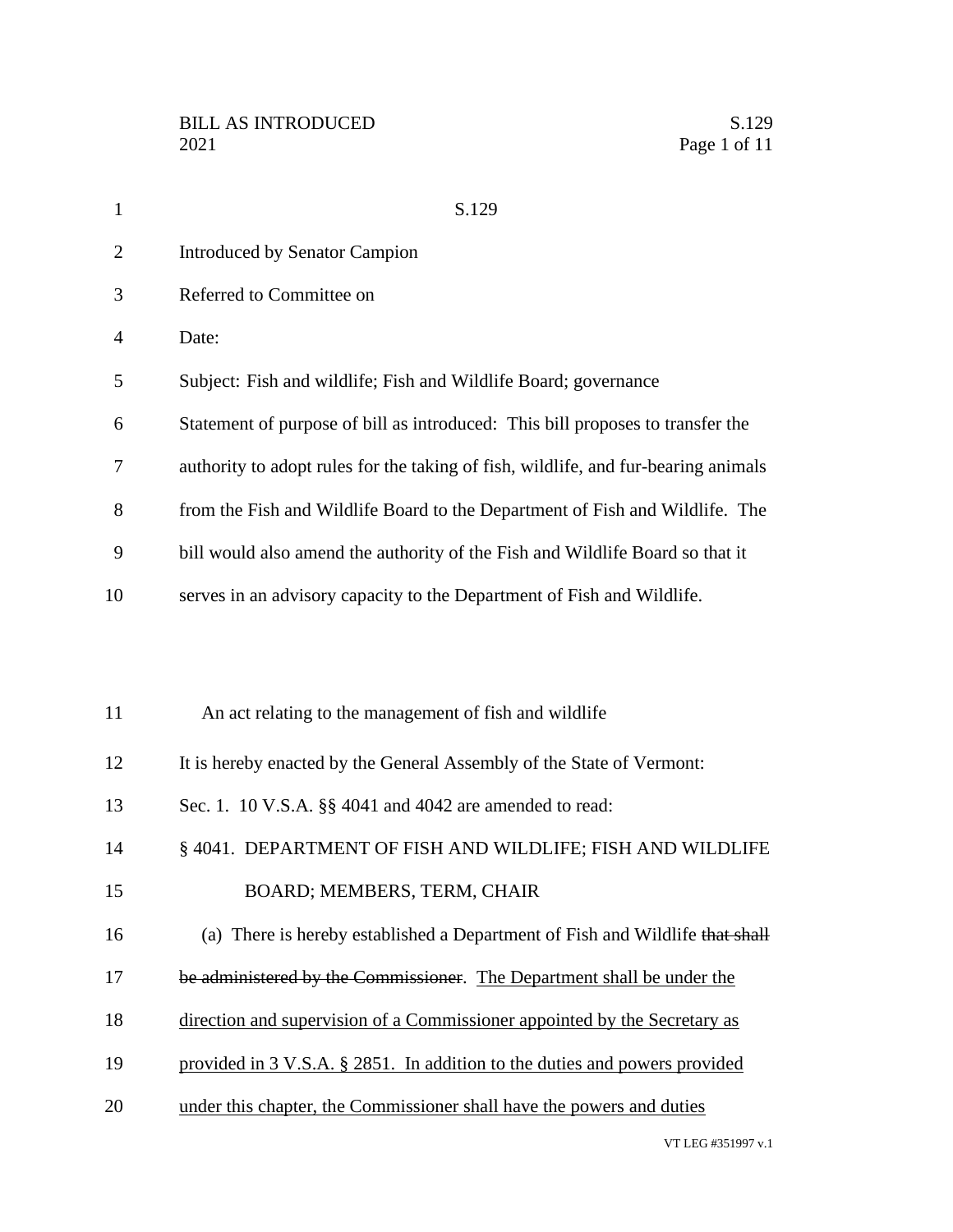| $\mathbf{1}$   | specified in 3 V.S.A. § 2852 and such additional duties as may be assigned to    |
|----------------|----------------------------------------------------------------------------------|
| $\overline{2}$ | the Commissioner by the Secretary under 3 V.S.A. § 2853. The Commissioner        |
| 3              | shall implement the policy and purposes specified in section 4081 of this title  |
| $\overline{4}$ | where appropriate and to the extent that resources of the Department permit.     |
| 5              | $(b)(1)$ There is hereby established a Fish and Wildlife Board. The Board        |
| 6              | shall consist of $\frac{14}{12}$ members, one from each county, appointed by the |
| 7              | Governor with the advice and consent of the Senate. Four members of the          |
| 8              | Board shall be appointed by the Commissioner, four members of the Board          |
| 9              | shall be appointed by the Speaker of the House, and four members of the          |
| 10             | Board shall be appointed by the Committee on Committees. The members of          |
| 11             | the Board shall be appointed for a term of six years, or the unexpired portion   |
| 12             | thereof, and during their terms shall reside in the county from which they are   |
| 13             | appointed. In the event a member no longer resides in the county from which      |
| 14             | he or she was appointed, the Governor shall appoint a member from that           |
| 15             | county for the unexpired portion of the term. Appointments shall be made in      |
| 16             | such a manner that either two or three terms shall expire each year. A member    |
| 17             | serving a full six-year term shall not be eligible for reappointment. The        |
| 18             | Governor Commissioner shall biennially designate a chair.                        |
| 19             | (2) In order to be appointed to the Board, a person shall apply in writing       |
| 20             | to the appointing authority. The appointing authority shall acknowledge, in      |
| 21             | writing, the receipt of each application.                                        |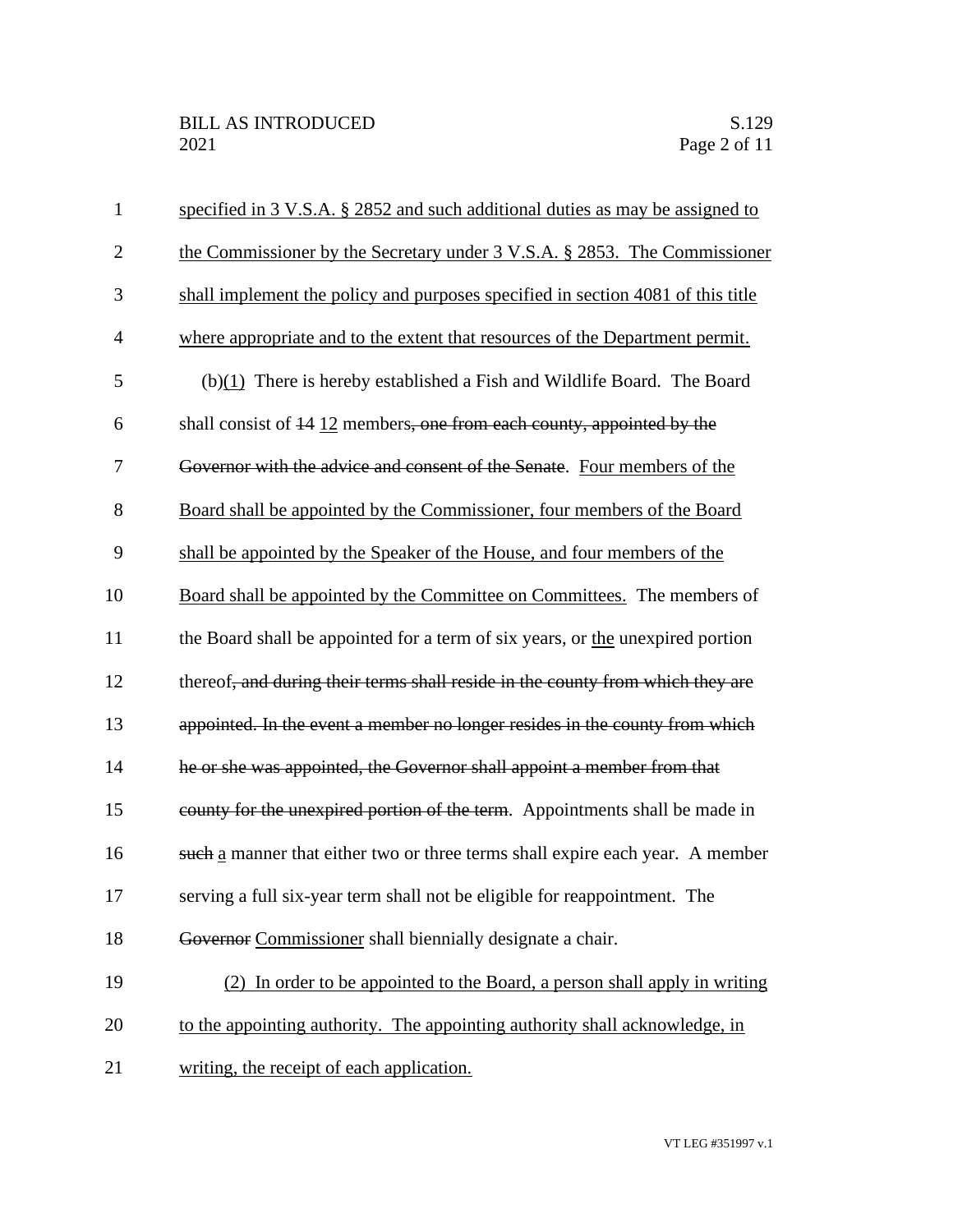| $\mathbf{1}$   | (3) In considering applicants to the Board, the appointing authority shall      |
|----------------|---------------------------------------------------------------------------------|
| $\overline{2}$ | give due consideration to:                                                      |
| 3              | (A) the need for geographic diversity on the part of the Board's                |
| $\overline{4}$ | membership; and                                                                 |
| 5              | (B) the need for the Board members to have a history of involvement             |
| 6              | with and dedication to fish, wildlife, conservation, and natural resources.     |
| 7              | (c) Upon appointment, each Board member shall receive training from the         |
| 8              | Department on coexistence with wildlife, the reduction of conflict between      |
| 9              | humans and wildlife, and the impacts of climate change on fish and wildlife.    |
| 10             | (d) Upon the filing of a proposed rule with the Secretary of State pursuant     |
| 11             | to 3 V.S.A. § 838, the Department shall submit the proposed rule to the Board   |
| 12             | for its review. After a public hearing and an opportunity for the public to     |
| 13             | submit written comments, the Board shall consider whether a proposed rule is    |
| 14             | designed to maintain the best health, population, and utilization levels of the |
| 15             | regulated species and of other necessary or desirable species that are          |
| 16             | ecologically related to the regulated species and whether the rules are         |
| 17             | adequately supported by investigation and research conducted by the             |
| 18             | Department. If the Board, by majority vote, determines that a proposed rule     |
| 19             | should be revised, it shall submit a written report to the Department setting   |
| 20             | forth its recommended revisions, and the reasons therefore, within 60 days of   |
| 21             | its receipt of a proposed rule. The Board shall include with its report the     |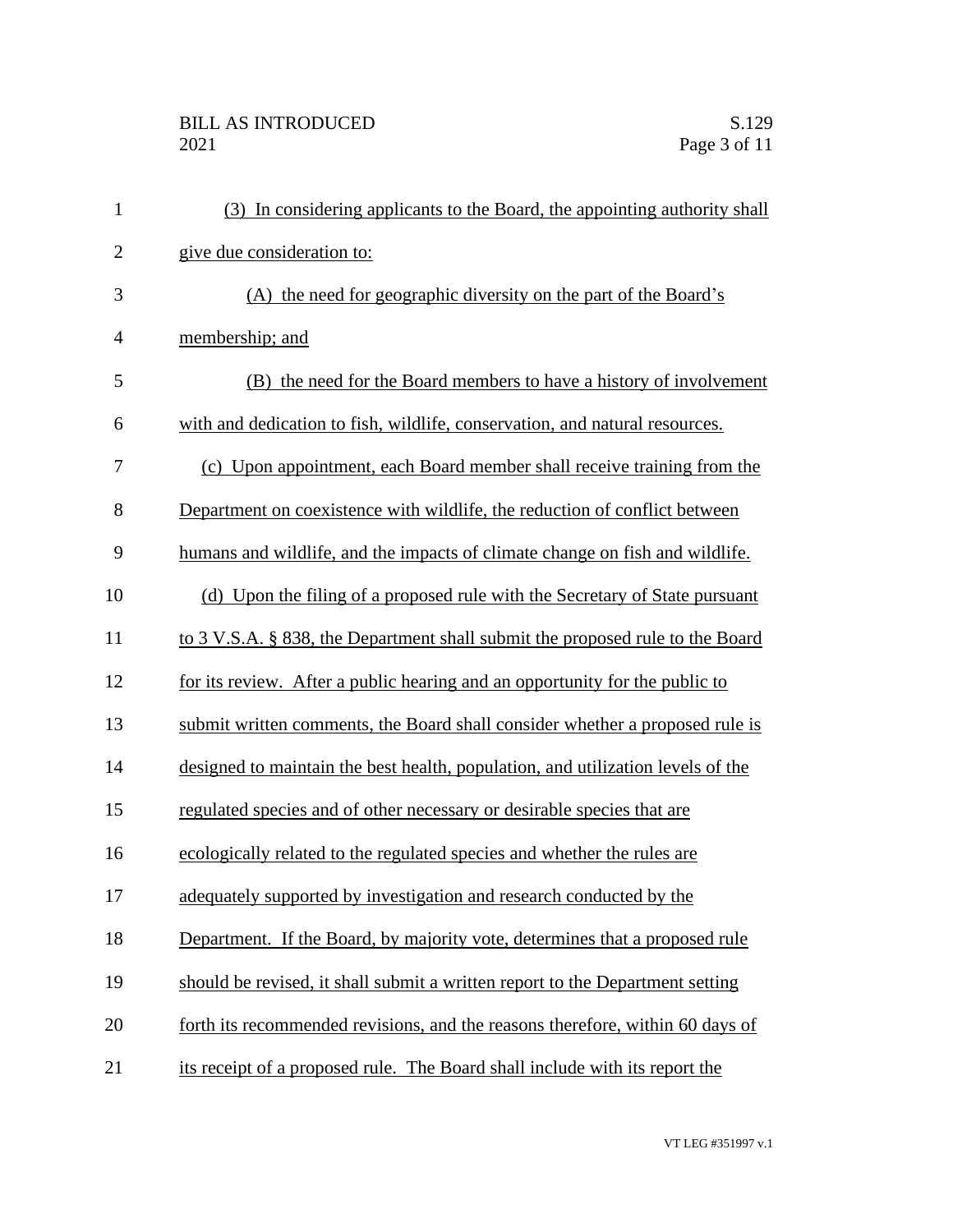| $\mathbf{1}$   | public comments it received. The Department shall consider fully any                 |
|----------------|--------------------------------------------------------------------------------------|
| $\overline{2}$ | recommendations by the Board and shall issue a written explanation of why it         |
| 3              | overruled the Board's arguments and considerations for revising the rule. The        |
| $\overline{4}$ | Board's written report and the Department's response thereto shall be included       |
| 5              | with the materials submitted to the Legislative Committee on Administrative          |
| 6              | <u>Rules under 3 V.S.A. § 841.</u>                                                   |
| 7              | § 4042. COMMISSIONER; APPOINTMENT                                                    |
| 8              | The Commissioner shall be appointed pursuant to the provisions of 3                  |
| 9              | V.S.A. § 2851. The Commissioner shall also be Executive Secretary of the             |
| 10             | Board. [Repealed.]                                                                   |
| 11             | Sec. 2. 10 V.S.A. $\S$ 4081 is amended to read:                                      |
| 12             | § 4081. POLICY                                                                       |
| 13             | (a)(1) As provided by Chapter II, $\S$ 67 of the Constitution of the State of        |
| 14             | Vermont, the fish and wildlife of Vermont are held in trust by the State for the     |
| 15             | benefit of the citizens of Vermont and shall not be reduced to private               |
| 16             | ownership. The State of Vermont, in its sovereign capacity as a trustee for the      |
| 17             | citizens of the State, shall have ownership, jurisdiction, and control of all of the |
| 18             | fish and wildlife of Vermont.                                                        |
| 19             | (2) The Commissioner of Fish and Wildlife shall manage and regulate                  |
| 20             | the fish and wildlife of Vermont in accordance with the requirements of this         |
| 21             | part and the rules of the Fish and Wildlife Board. The protection, propagation       |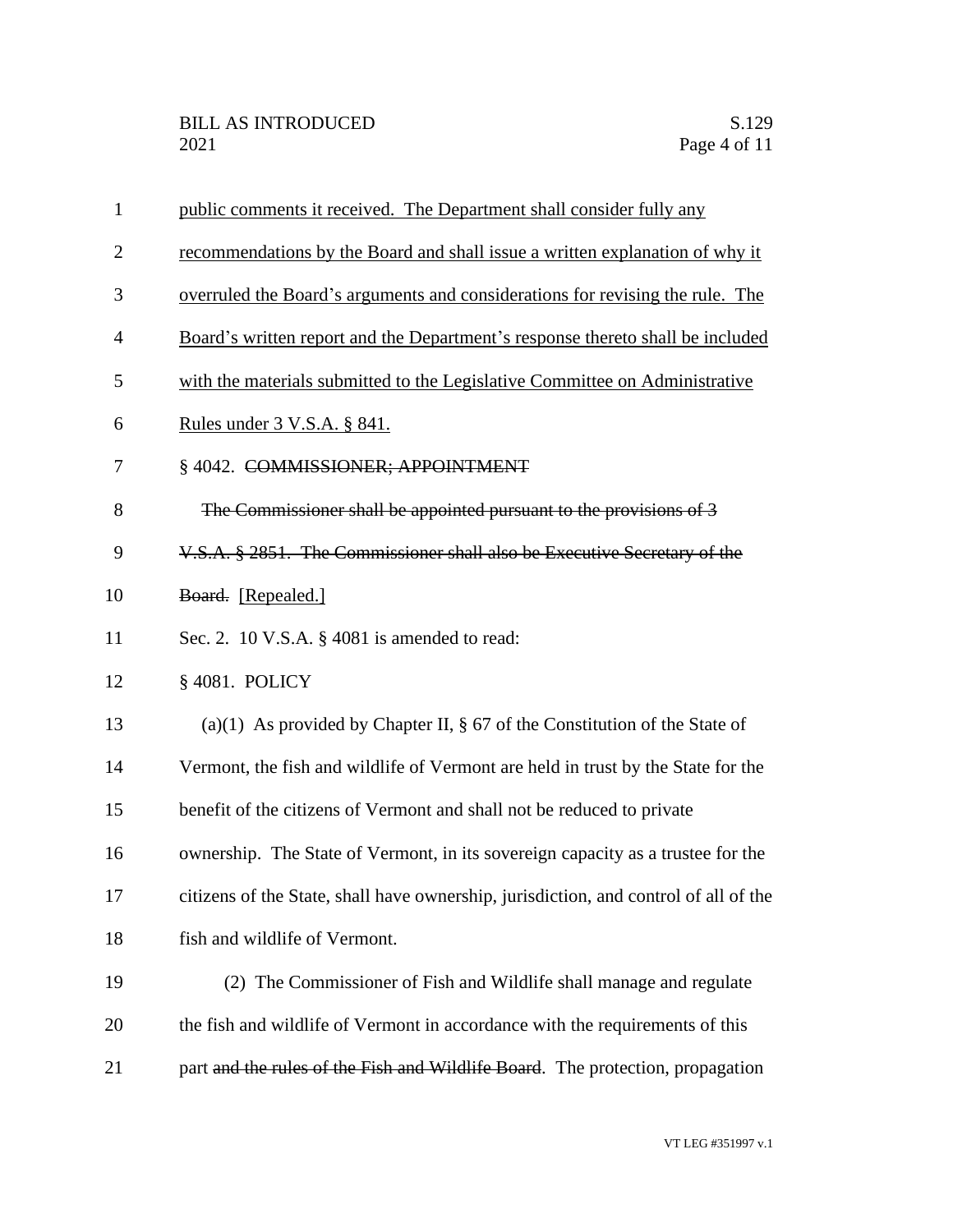| $\mathbf{1}$   | control, management, and conservation of fish, wildlife, and fur-bearing                 |
|----------------|------------------------------------------------------------------------------------------|
| $\overline{2}$ | animals in this State are in the interest of the public welfare. The State,              |
| 3              | through the Commissioner of Fish and Wildlife, shall safeguard the fish,                 |
| 4              | wildlife, and fur-bearing animals of the State for the people of the State, and          |
| 5              | the State shall fulfill this duty with a constant and continual vigilance.               |
| 6              | (b) Notwithstanding the provisions of $3$ V.S.A. $\S$ 2803, the Fish and                 |
| 7              | Wildlife Board shall be the State agency charged with carrying out the                   |
| 8              | purposes of this subchapter.                                                             |
| 9              | $\leftrightarrow$ An abundant, healthy deer herd is a primary goal of fish and wildlife  |
| 10             | management. The use of a limited unit open season on antierless deer shall be            |
| 11             | implemented only after a scientific game management study by the                         |
| 12             | Department of Fish and Wildlife supports such a season.                                  |
| 13             | $\left(\frac{d}{c}\right)$ Annually, the Department shall update a scientific management |
| 14             | study of the State deer herd. The study shall consider data provided by                  |
| 15             | Department biologists and citizen testimony taken under subsection $(f)(e)$ of           |
| 16             | this section.                                                                            |
| 17             | $\overline{(e)(d)}$ Based on the results of the updated management study and citizen     |
| 18             | testimony, the Board shall decide whether an antierless deer hunting season is           |
| 19             | necessary and, if so, how many permits are to be issued. If the Board                    |
| 20             | determines that an antlerless season is necessary, it shall adopt a rule creating        |
| 21             | one and the Department shall then administer an antierless program.                      |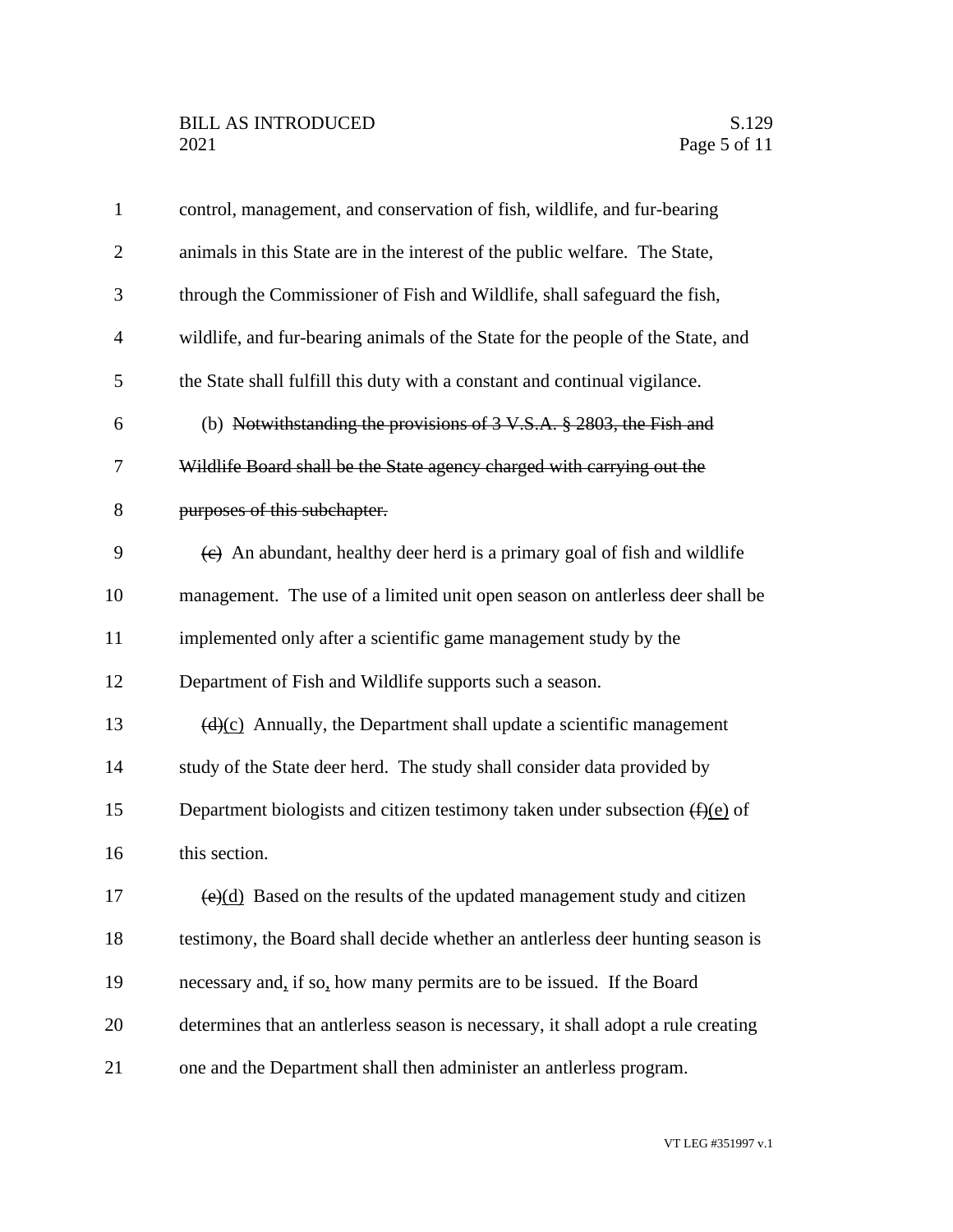## BILL AS INTRODUCED SAND SALLER SALLER SALLER SALLER SALLER SALLER SALLER SALLER SALLER SALLER SALLER SALLER SALLER SALLER SALLER SALLER SALLER SALLER SALLER SALLER SALLER SALLER SALLER SALLER SALLER SALLER SALLER SALLER SA **Page 6 of 11**

 $(f)(e)$  Annually, the Department shall hold regional public hearings to receive testimony and data from concerned citizens about their knowledge and concerns about the deer herd. The Board Department shall identify the regions by rule.  $\frac{1}{2}$  (g)(f) If the Board Department finds that an antierless season is necessary to maintain the health and size of the herd, the Department shall administer an antlerless deer program. Annually, the Board Department shall determine how many antlerless permits to issue in each wildlife management unit. For a nonrefundable fee of \$10.00 for residents and \$25.00 for nonresidents, a person may apply for a permit. Each person may submit only one application for a permit. The Department shall allocate the permits in the following manner: (1) A Vermont landowner, as defined in section 4253 of this title, who owns 25 or more contiguous acres and who applies shall receive a permit for antlerless hunting in the management unit on which the land is located before any are given to people eligible under subdivision (2) of this subsection. If the 17 land is owned by more than one individual, corporation, or other entity, only one permit shall be issued. Landowners applying for antlerless permits under this subdivision shall not, at the time of application or thereafter during the regular hunting season, post their lands except under the provisions of section 4710 of this title. As used in this section, "post" means any signage that would

VT LEG #351997 v.1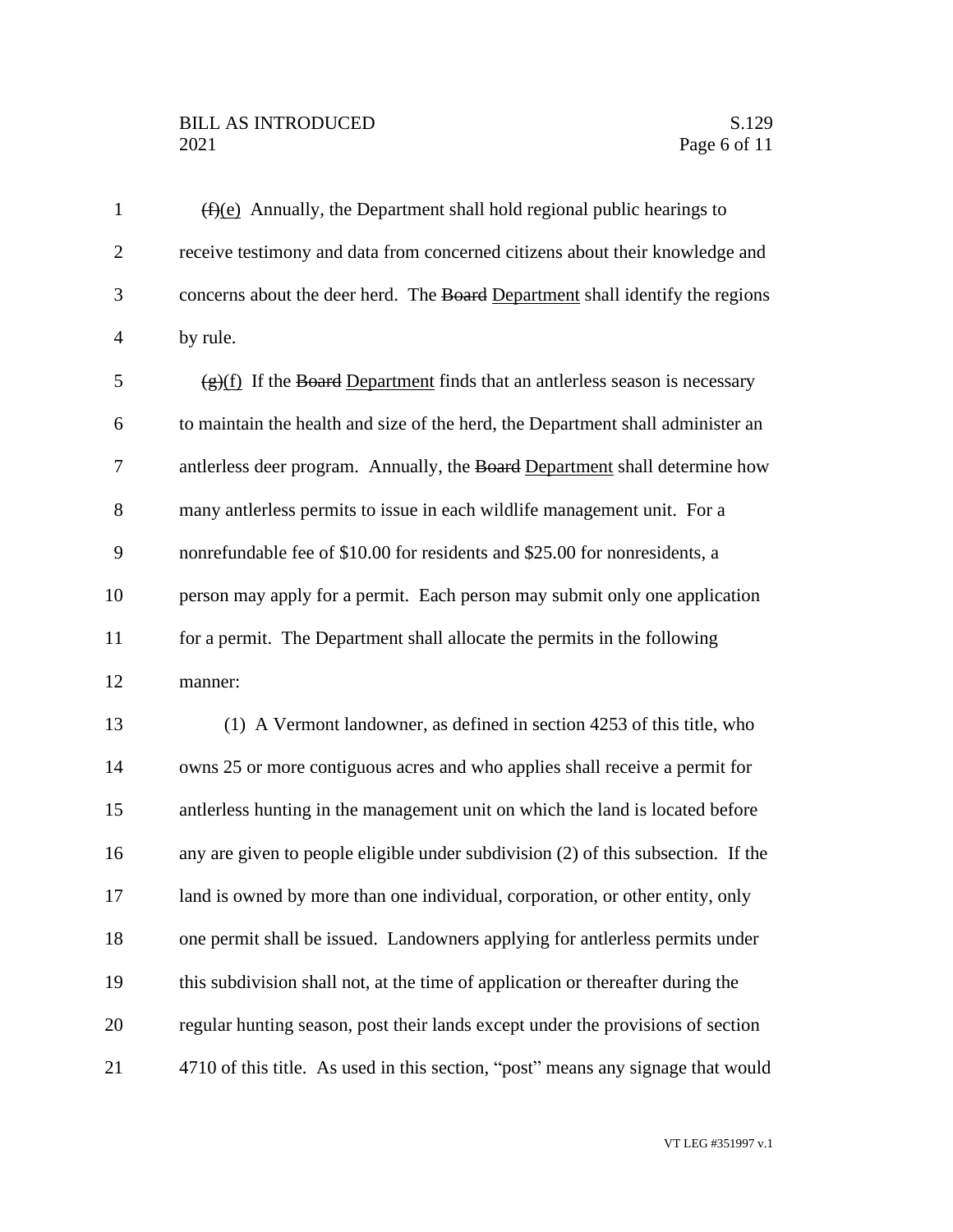| $\mathbf{1}$   | lead a reasonable person to believe that hunting is restricted on the land. If the |
|----------------|------------------------------------------------------------------------------------|
| $\overline{2}$ | number of landowners who apply exceeds the number of permits for that              |
| 3              | district, the Department shall award all permits in that district to landowners by |
| $\overline{4}$ | lottery.                                                                           |
| 5              | (2) Permits remaining after allocation pursuant to subdivision (1) of this         |
| 6              | subsection shall be issued by lottery.                                             |
| 7              | (3) Any permits remaining after permits have been allocated pursuant to            |
| 8              | subdivisions (1) and (2) of this subsection shall be issued by the Department      |
| 9              | for a \$10.00 fee for residents. Ten percent of the remaining permits may be       |
| 10             | issued to nonresident applicants for a \$25.00 fee.                                |
| 11             | Sec. 3. 10 V.S.A. § 4082 is amended to read:                                       |
| 12             | § 4082. VERMONT FISH AND WILDLIFE REGULATIONS                                      |
| 13             | (a) The Board Department may adopt rules, under 3 V.S.A. chapter 25, to            |
| 14             | be known as the "Vermont Fish and Wildlife Regulations" for the regulation of      |
| 15             | fish and wild game and the taking thereof except as otherwise specifically         |
| 16             | provided by law. The rules shall be designed to maintain the best health,          |
| 17             | population, and utilization levels of the regulated species and of other           |
| 18             | necessary or desirable species that are ecologically related to the regulated      |
| 19             | species. The rules shall be supported by investigation and research conducted      |
| 20             | by the Department on behalf of the Board.                                          |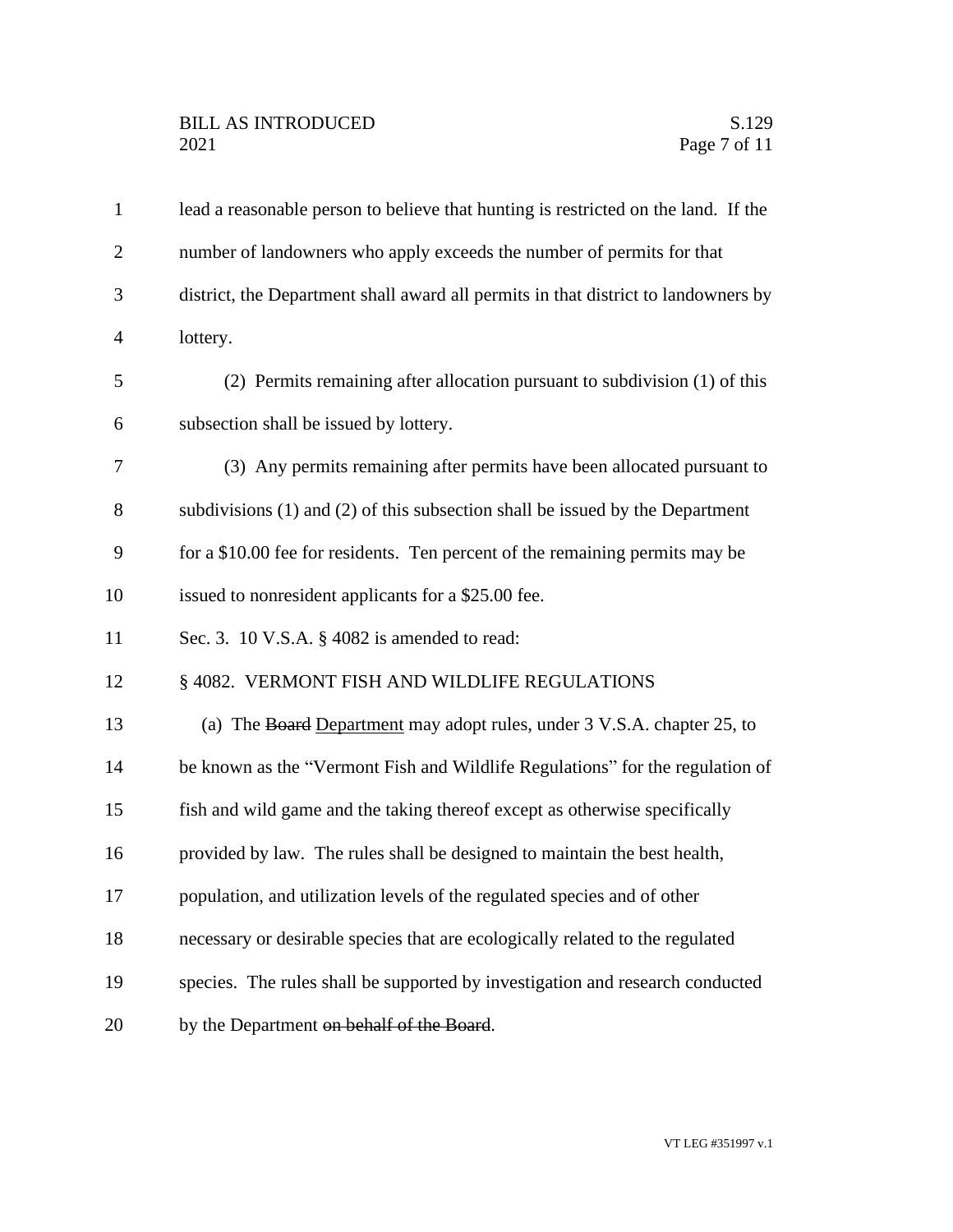## BILL AS INTRODUCED<br>2021 Page 8 of 11

| $\mathbf{1}$   | $(b)(1)$ Except as provided for under subdivision (2) of this subsection, the   |
|----------------|---------------------------------------------------------------------------------|
| $\overline{2}$ | <b>Board Department annually may adopt rules relating to the management of</b>  |
| 3              | migratory game birds, and shall follow the procedures for rulemaking            |
| $\overline{4}$ | contained in 3 V.S.A. chapter 25. For each such rule, the Board Department      |
| 5              | shall conduct a hearing but, when necessary, may schedule the hearing for a     |
| 6              | day before the terms of the rule are expected to be determined.                 |
| 7              | (2) Beginning with the 2015 hunting season, the Board Department may            |
| 8              | set by procedure the daily bag and possession limits of migratory game birds    |
| 9              | that may be harvested in each Waterfowl Hunting Zone annually without           |
| 10             | following the procedures for rulemaking contained in 3 V.S.A. chapter 25.       |
| 11             | The annual daily bag and possession limits of migratory game birds shall be     |
| 12             | consistent with federal requirements. Prior to setting the migratory game bird  |
| 13             | daily bag and possession limits, the Board Department shall provide a period    |
| 14             | of not less than 30 days of public notice and shall conduct at least two public |
| 15             | informational hearings. The final migratory game bird daily bag and             |
| 16             | possession limits shall be enforceable by the Department under its enforcement  |
| 17             | authority in part 4 of this title.                                              |
| 18             | (c) The Board Department may set by procedure the annual number of              |
| 19             | antlerless deer that can be harvested in each Wildlife Management Unit and the  |
| 20             | annual number of moose that can be harvested in each Wildlife Management        |
| 21             | Unit without following the procedures for rulemaking contained in 3 V.S.A.      |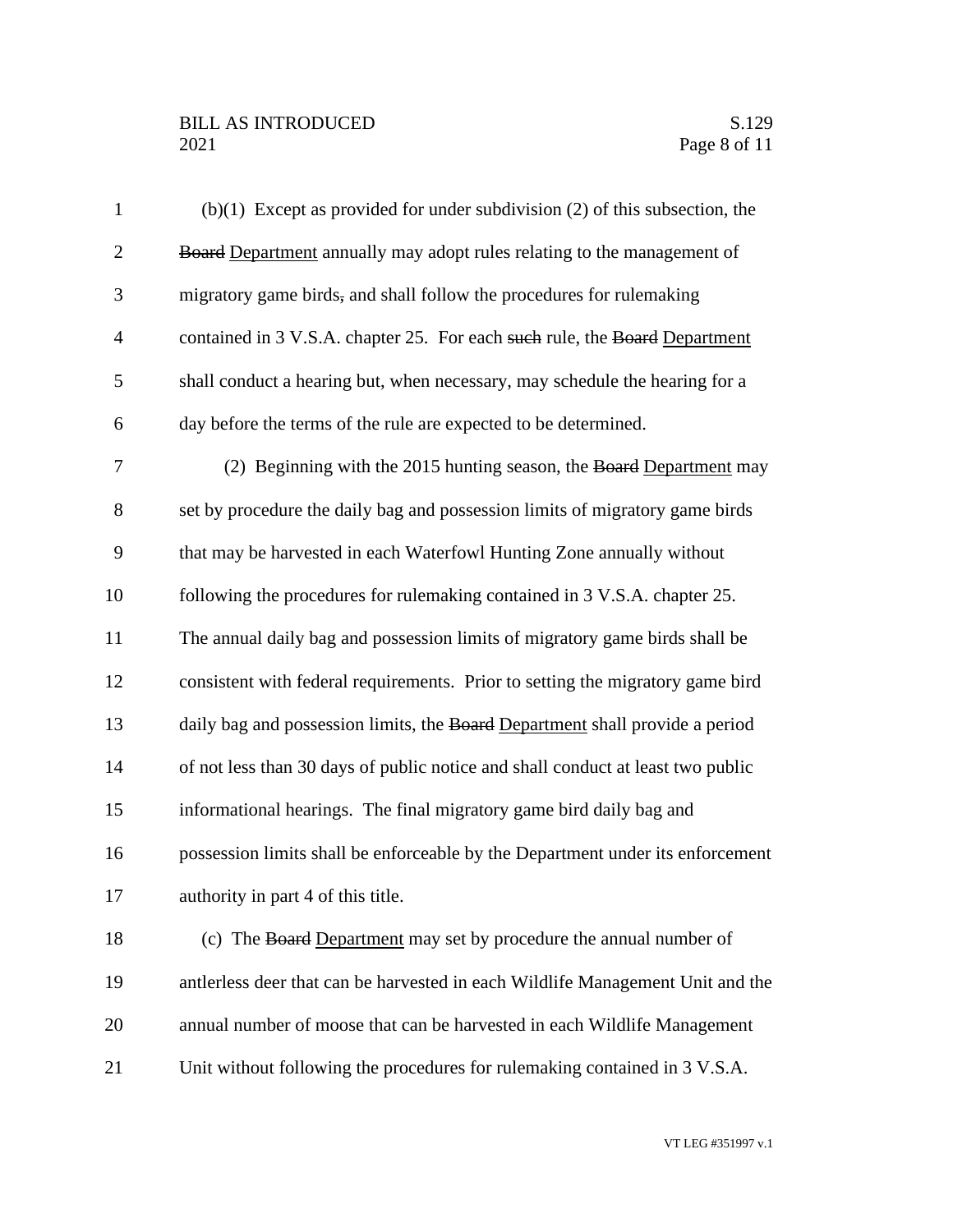| $\mathbf{1}$   | chapter 25. The annual numbers of antierless deer and moose that can be                   |
|----------------|-------------------------------------------------------------------------------------------|
| $\overline{2}$ | harvested shall be supported by investigation and research conducted by the               |
| 3              | Department on behalf of the Board. Prior to setting the antierless deer and               |
| $\overline{4}$ | moose permit numbers, the Board Department shall provide a period of not                  |
| 5              | less than 30 days of public notice and shall conduct at least three public                |
| 6              | informational hearings. The public informational hearings may be conducted                |
| $\tau$         | simultaneously with the regional antierless deer meetings required by                     |
| 8              | 10 V.S.A. App. § 2b. The final annual antierless deer and moose harvest                   |
| 9              | permit numbers shall be enforceable by the Department under its enforcement               |
| 10             | authority in part 4 of this title. The final annual antlerless deer and moose             |
| 11             | harvest permit numbers shall be reported to the House Committee on Natural                |
| 12             | Resources, Fish, and Wildlife as part of the annual deer report required under            |
| 13             | section 4084 of this title. The provisions of $2 \text{ V.S.A. } §\ 20(d)$ (expiration of |
| 14             | required reports) shall not apply to the report to be made under this subsection.         |
| 15             | Sec. 4. 10 V.S.A. § 4601 is amended to read:                                              |
| 16             | § 4601. TAKING FISH; POSSESSION                                                           |
| 17             | A person shall not take fish, except in accordance with this part and                     |
| 18             | regulations of the Board Department, or possess a fish taken in violation of this         |
| 19             | part or regulations of the Board Department.                                              |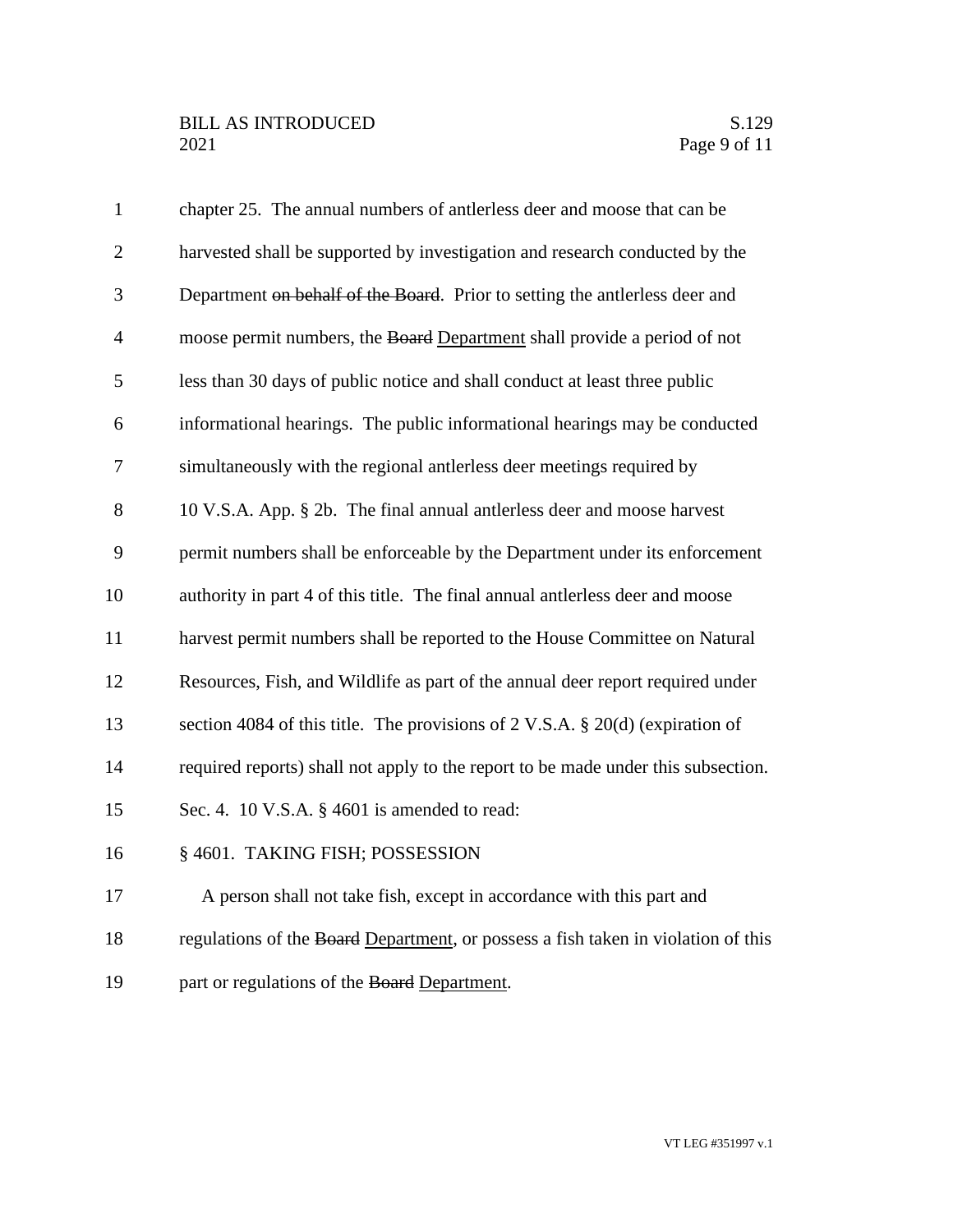1 Sec. 5. 3 V.S.A. § 2803 is amended to read: 2 § 2803. ADVISORY CAPACITY 3 (a) All boards, committees, councils, activities, and departments which that 4 under this chapter are a part of the Agency shall be advisory only, except as 5 hereinafter provided, and the powers and duties of such boards, committees, 6 councils, activities, and departments, including administrative, policy making, 7 rulemaking, and regulatory functions, shall vest in and be exercised by the 8 Secretary of the Agency. 9 (b) Notwithstanding subsection (a) of this section or any other provision of 10 this chapter, the Fish and Wildlife Board and the Natural Resources Board 11 shall retain and exercise all powers and functions given to them it by law 12 which that are of regulatory or quasi-judicial nature, including the power to 13 adopt, amend, and repeal rules and regulations, to conduct hearings, to 14 adjudicate controversies, and to issue and enforce orders, in the manner and to 15 the extent to which those powers are given to those respective boards the 16 Board by law. 17 Sec. 6. CONFORMING REVISIONS 18 When preparing the Vermont Statutes Annotated for publication, the Office 19 of Legislative Counsel shall make the following revisions throughout the 20 statutes as needed for consistency with Secs. 1–6 of this act, provided the 21 revisions have no other effect on the meaning of the affected statutes: